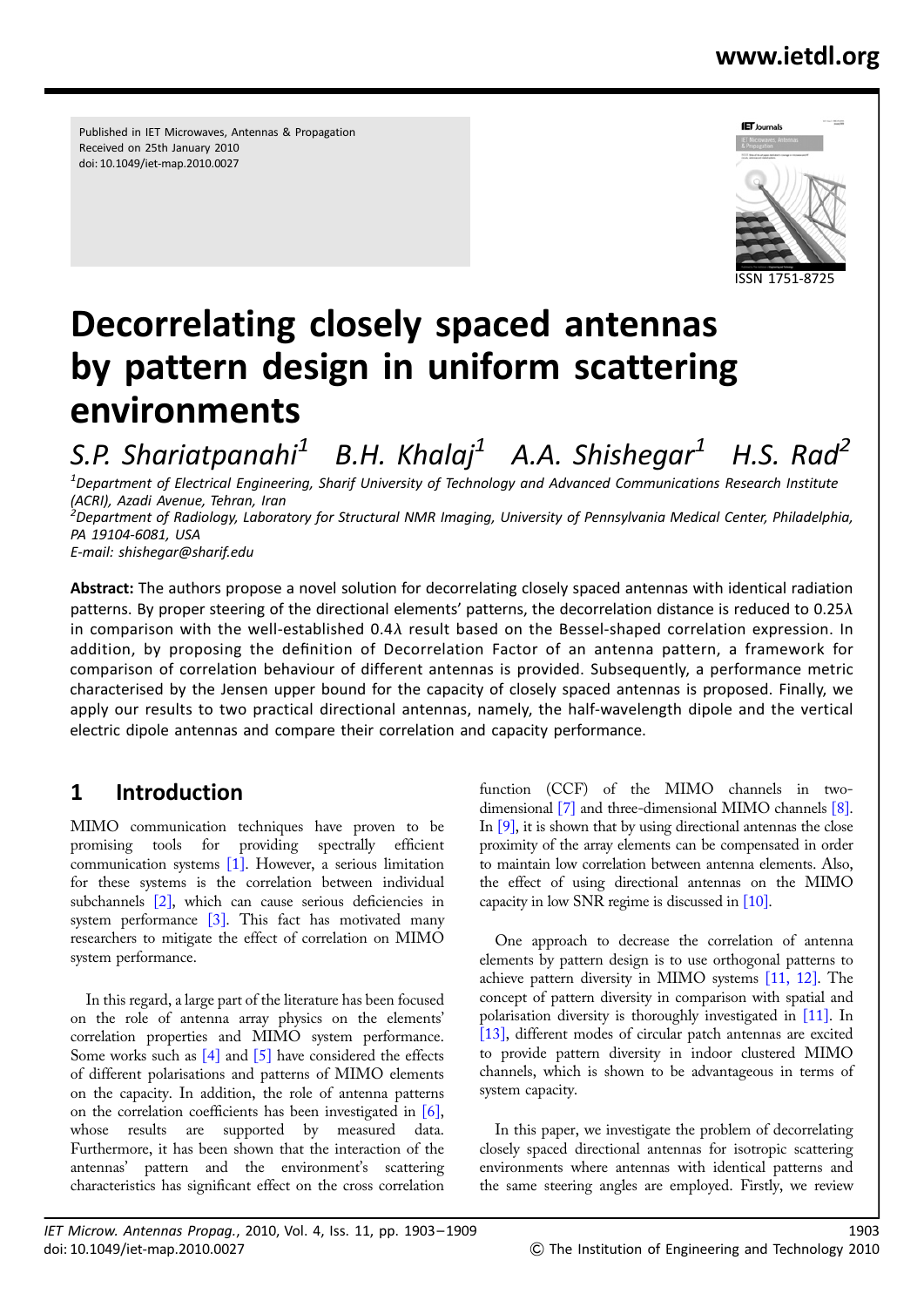the MIMO system model and introduce the ergodic capacity as a measure of system performance. The statistical behaviour of capacity depends on the correlation matrices determined by the physical characteristics of the environment as well as the antenna radiation patterns. Next, we observe that in isotropic scattering environments, the correlation coefficients of the antenna elements are the main factors affecting maximum system capacity. Consequently, by assuming identical patterns for MIMO elements, we propose a steering scheme for the patterns which results in reduced correlation behaviour, and in turn increases the ergodic capacity. In fact, our proposal provides considerable performance enhancement in the spatial diversity context, apart from the orthogonal solutions introduced in the pattern diversity literature. Then, a metric for measuring the decorrelation capability of directional patterns in the regime of low antenna distance is defined, based on which we derive an approximate expression for an upper bound on capacity. Finally, the analysis is supported by numerical examples.

## 2 MIMO system model and ergodic capacity

Consider a MIMO communication system consisting of m transmit and  $n$  receive antennas. The MIMO channel is assumed to be linear and is modelled by the following equation

$$
y = Hx + z \tag{1}
$$

where x is the  $m \times 1$  transmitted symbols vector, y is the  $n \times 1$  received symbols vector, H is the  $n \times m$  channel matrix and  $z$  is the  $n \times 1$  additive white Gaussian noise vector.

As a well-established simplification for the channel model, we will consider the correlation of the channels to be composed of the transmitter and receiver correlations which are physically independent [14]. Consequently, we can write [3]

$$
H = R_{\rm r}^{1/2} H_w R_{\rm t}^{1/2} \tag{2}
$$

where  $H_{\text{av}}$  is a matrix of complex Gaussian fading correlation, and  $R_r$ , and  $R_t$  are the receive and transmit correlation matrices, respectively. The element in the ith row and the *j*th column of  $R_r$  and  $R_t$  corresponds to the correlation coefficient of ith and jth receive and transmit antennas, respectively. Also, the average received power of ith antenna is the *i*th diagonal element of  $R_r$ . As shown in the next section, the receive and transmit correlation coefficients depend on the receiver antennas' distances, their patterns, and the distribution of scatterers in space.

A widely used MIMO system performance metric is the system's ergodic capacity introduced by Telatar [15]. It is well-established that the information theoretic capacity of a

randomly changing MIMO channel (also called the ergodic capacity) when the channel state information (CSI) is only present at the receiver is formulated as follows [16]

$$
C_{\rm e} = E_{\rm H} \left\{ \log_2 \det \left[ I + \left( \frac{\rho}{n} \right) H H^{\rm H} \right] \right\} \tag{3}
$$

where  $H$  is the channel matrix,  $\rho$  is the signal to noise ratio,  $n$ is the number of receive antennas and the expectation is with respect to the channel distribution. Equation (3) is applicable when we assume that the communication is carried out over the burst duration, which is short enough such that the channel remains constant during a burst transmission, but is long enough such that we can assume employing a long code to achieve the capacity  $[2]$ . By substituting (2) into (3) the ergodic capacity expression can be written as

$$
C_{\rm e} = E_{\rm H} \left\{ \log_2 \det \left[ I + \left( \frac{\rho}{n} \right) R_{\rm r} H_w^H R_{\rm t} H_w \right] \right\} \tag{4}
$$

### 3 Decorrelating directional antennas in isotropic scattering environments

We consider a  $2 \times 2$  MIMO system and will focus on the receiver side antenna design. Thus, we will assume the transmitter side to be correlation-free with the correlation matrix equal to the identity matrix. For notation simplicity we will subsequently denote  $R_r$  by  $R$ . At the receiver side, correlation of two antennas placed apart at the distance  $\Delta$ and with the same power gain pattern, is given by

$$
r = 2\pi \int_0^{2\pi} e^{j2\pi\Delta/\lambda \cos(\theta)} G(\theta) f_\Theta(\theta) d\theta \tag{5}
$$

where  $f_{\Theta}(\theta)$  is the probability distribution function (p.d.f.) of the arrived signal from the scatterers around the antennas [7],  $G(\theta)$  represents the antennae's pattern, and  $\lambda$  is the transmission wavelength. In isotropic scattering environment, by using omnidirectional antennas,  $(5)$ reduces to  $J_0(2\pi\Delta/\lambda)$ . (To arrive at this result we need to have  $\theta = 1/2\pi$  which when taken outside the integral it results in the classic bessel integral.) By assuming an isotropic scattering environment and using directional antenna elements, the absolute value of the correlation is

$$
|r| = \left| \int_0^{2\pi} e^{j2\pi\Delta/\lambda \cos(\theta)} G(\theta) d\theta \right|
$$
  
= 
$$
\left( \left| \int_0^{2\pi} \cos\left(2\pi\frac{\Delta}{\lambda}\cos(\theta)\right) G(\theta) d\theta \right|^2 + \left| \int_0^{2\pi} \sin(2\pi\frac{\Delta}{\lambda}\cos(\theta)) G(\theta) d\theta \right|^2 \right)^{1/2}
$$
  
= 
$$
((r_1)^2 + (r_2)^2)^{1/2}
$$
(6)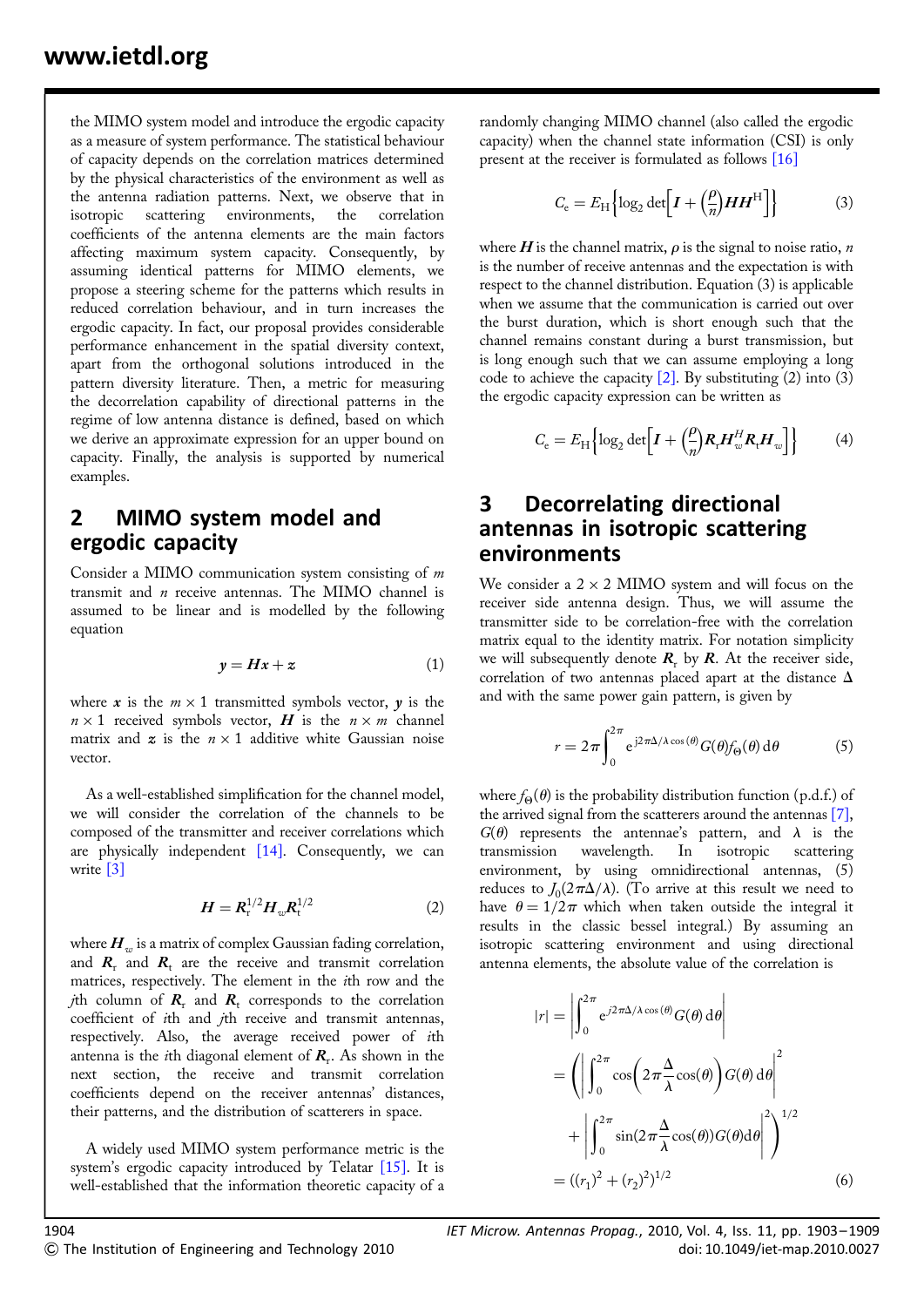where the diagonal elements of  $R$  are unity. Consequently, the capacity-maximising design is equivalent to the correlation-minimising design in isotropic scattering environments. The problem, which needs to be addressed is as follows: what is the optimum  $G(\theta)$  which minimises |r| constrained to  $\int G(\theta) d\theta = 1$  (total power radiated constraint)?

In order to answer this question, we propose a solution which first sets  $r_2$  equal to zero and then minimises  $r_1$ . We restrict the choice of antenna patterns to those having a symmetrical backlobe

$$
G(\theta + \pi) = G(\theta) \tag{7}
$$

In other words, we look for antennas, which have the same backlobe and mainlobe patterns. By this assumption, we will have

$$
r_2 = \int_0^{2\pi} \sin\left(2\pi \frac{\Delta}{\lambda} \cos(\theta)\right) G(\theta) \, d\theta = 0 \tag{8}
$$

which implies that the phase correlation vanishes by this method. Thus, the  $|r|$  minimisation problem introduced in (6) reduces to the minimisation of

$$
|r| = |r_1|
$$
  
= 
$$
\left| \int_0^{2\pi} \cos\left(2\pi \frac{\Delta}{\lambda} \cos(\theta)\right) G(\theta) d\theta \right|
$$
 (9)

where we have the assumption (7) on the antenna pattern. The pattern which minimises this expression is

$$
G_{\text{opt}} = \frac{1}{2} \{ \delta(\theta - \theta_m) + \delta(\theta - (\theta_m + \pi)) \} \tag{10}
$$

where

$$
\theta_m = \begin{cases} 0, & \frac{\Delta}{\lambda} < \frac{1}{4} \\ \arccos\left(\frac{1}{4(\Delta/\lambda)}\right), & \frac{\Delta}{\lambda} \ge \frac{1}{4} \end{cases} \tag{11}
$$

and  $\delta(.)$  is the Dirac Delta Function. Suppose we temporarily forget about the assumption in (7). The pattern function minimising  $|r_1|$  is the one steered towards the angle minimising  $cos(2\pi\Delta/\lambda cos(\theta))$ , which is the one stated in (11). In other words,  $G(\theta) = \delta(\theta - \theta_m)$  minimises |r<sub>1</sub>|. Now by invoking the assumption in (7), which results in the pattern in (10), the minimisation of  $|r|$  reduces to the minimisation of  $|r_1|$ , while the restriction does not harm the minimum value for  $|r_1|$ . That is because

$$
|r_1| = \left| \int_0^{2\pi} \cos\left(2\pi \frac{\Delta}{\lambda} \cos(\theta)\right) G_{\text{opt}}(\theta) d\theta \right|
$$
  
= 
$$
\left| \frac{1}{2} \left[ \cos\left(2\pi \frac{\Delta}{\lambda} \cos(\theta_m)\right) + \cos\left(2\pi \frac{\Delta}{\lambda} \cos(\theta_m + \pi)\right) \right] \right|
$$
  
= 
$$
\left| \cos\left(2\pi \frac{\Delta}{\lambda} \cos(\theta_m)\right) \right|
$$
(12)

Therefore the pattern restriction introduced in (7) is just a mathematical trick and thus does not restrict the minimisation result. Equation (10) suggests that the optimum pattern is the one, which receives half of the power at  $\theta_m$  and another half is received from direction  $\theta_m + \pi$ .

By employing this pattern, the correlation expression will be given by

$$
r_{\rm opt} = \begin{cases} \cos\left(2\pi\frac{\Delta}{\lambda}\right), & \frac{\Delta}{\lambda} < \frac{1}{4} \\ 0, & \frac{\Delta}{\lambda} \ge \frac{1}{4} \end{cases}
$$
(13)

However, the result in (13) is valid for antennas having unlimited directivity. For practical antennas having limited directivity, by using (9) we have the following expression for the correlation

$$
r = \int_0^{2\pi} G_0(\theta - \theta_{\rm opt}) \cos\left(2\pi \frac{\Delta}{\lambda} \cos(\theta)\right) d\theta \qquad (14)
$$

where  $\theta_{\text{opt}}$  is defined in (11) and  $G_0(\theta)$  represents the pattern of the antenna with the main beam directed toward  $\theta = 0$ . This proposed pattern steered toward a specific angle can be provided by choosing appropriate antenna elements and proper elements orientation while installing the antennas on the transceiver. The schematic configuration of the proposed scheme is illustrated in Fig. 1.



Figure 1 Proposed element steering configuration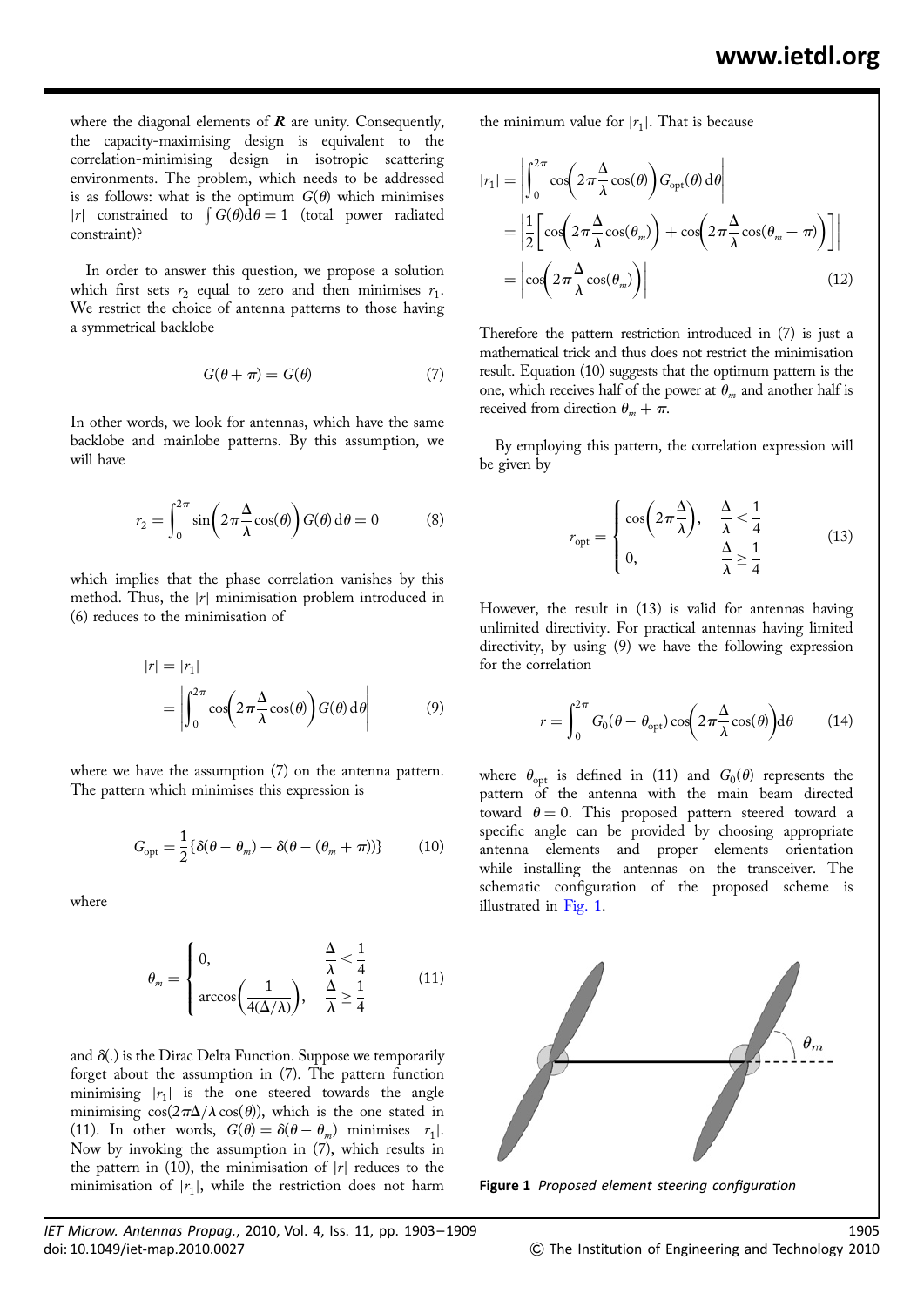It should be noted that the proposed scheme provides spatial diversity which is also enhanced by directional patterns. Therefore if we collocate the two antennas, they will be completely correlated because of their similar patterns. This is in contrast with pattern diversity solutions in which collocated antennas will benefit from the difference in their patterns in order to provide diversity.

## 4 Decorrelation analysis

In this section, we analyse the results of the previous section in the  $\Delta/\lambda \ll 1$  regime. We have derived the correlation expression in (13) for optimal antennas (which we refer to as  $r_{\text{opt}}$ ), the correlation expression in (14) for practical antennas (which we refer to as  $r$ ) and the expression  $r_0 = J_0(2\pi\Delta\lambda)$  for the correlation of omnidirectional antennas in isotropic environment. In low  $\Delta/\lambda$  regime, by Taylor expansion of (14) around  $\Delta/\lambda = 0$ , we will obtain  $(f(x) = O(g(x))$  if  $0 \leq \lim_{x\to 0} f(x)/g(x) < \infty$ .)

$$
r_0 = 1 - \pi^2 \left(\frac{\Delta}{\lambda}\right)^2 + O\left(\left(\frac{\Delta}{\lambda}\right)^3\right) \tag{15}
$$

$$
r_{\rm opt} = 1 - 2\pi^2 \left(\frac{\Delta}{\lambda}\right)^2 + O\left(\left(\frac{\Delta}{\lambda}\right)^3\right) \tag{16}
$$

$$
r = 1 - \left\{ 2\pi^2 \int_0^{2\pi} G_0(\theta) \cos^2(\theta) d\theta \right\} \left( \frac{\Delta}{\lambda} \right)^2 + O\left( \left( \frac{\Delta}{\lambda} \right)^3 \right)
$$
\n(17)

By defining the decorrelation factor (denoted by  $\alpha$ ) as

$$
\alpha = \lim_{\Delta/\lambda \to 0} \left( \frac{1 - r}{\left(\Delta/\lambda\right)^2} \right) \tag{18}
$$

we will have

$$
\begin{cases}\n\alpha_0 = \pi^2 \\
\alpha_{\text{opt}} = 2\pi^2 \\
\alpha = 2\pi^2 \int_0^{2\pi} G_0(\theta) \cos^2(\theta) d\theta\n\end{cases}
$$
\n(19)

It should be noted that

$$
\pi^2 \le \alpha \le 2\pi^2 \tag{20}
$$

where  $\alpha$  reduces to  $\alpha_0$  and  $\alpha_{\text{opt}}$  in its extreme cases.

Therefore thanks to the definition of decorrelation factor in (18) in the case of closely spaced antennas, we obtain a measure of how much a directional antenna with pattern  $G_0(\theta)$  can reduce the correlation.

We can further simplify  $\alpha$  in the following way

$$
\alpha = \left\{ 2\pi^2 \int_0^{2\pi} G_0(\theta) \cos^2(\theta) d\theta \right\}
$$
  
=  $\pi^2 \left( 1 + \int_0^{2\pi} G_0(\theta) \cos(2\theta) d\theta \right)$   
=  $\pi^2 (1 + 2\pi \mathcal{G}_2)$  (21)

where  $G_k = 1/2\pi \int_0^{2\pi} G_0(\theta) \cos(k\theta) d\theta$  are the Fourier series coefficients of  $G_0(\theta)$ , which is a periodic function with the period of  $2\pi$ .

In order to emphasise the importance of the decorrelation factor in the MIMO system performance, we can use the Jensen's inequality for deriving a metric for the performance of MIMO systems, which has been previously proposed in the literature [16]

$$
C_{\rm e} \le C_{\rm J}
$$
  
=  $\log_2 \det \left[ I + \left( \frac{\rho}{n} \right) E_{\rm H} \{ H H^{\rm H} \} \right]$   
=  $\log_2 \det \left[ I + \left( \frac{\rho}{n} \right) R \right]$  (22)

using the concavity of log det function and where  $R = E_{\text{H}}[HH^{\text{H}}]$  is the correlation matrix of the receiver. For the 2  $\times$  2 MIMO system and small values of  $\Delta/\lambda$ , we will obtain

$$
R \simeq \begin{pmatrix} 1 & 1 - \alpha \left(\frac{\Delta}{\lambda}\right)^2 \\ 1 - \alpha \left(\frac{\Delta}{\lambda}\right)^2 & 1 \end{pmatrix}
$$
 (23)

By substituting (23) into (22) and assuming small values of  $\Delta/\lambda$ , we will derive

$$
C_{J} \simeq \log_2 \left( 1 + 2\frac{\rho}{n} + 2\alpha \left(\frac{\rho}{n}\right)^2 \left(\frac{\Delta}{\lambda}\right)^2 \right) \tag{24}
$$

demonstrating the important role of the decorrelation factor in the system performance.

### 5 Numerical illustrations

In this section, we numerically evaluate our results for some typical examples. Firstly, we consider two directional antennas namely the half-wavelength dipole and the vertical electric dipole antennas, and their field patterns. The half-wavelength dipole is a directional antenna with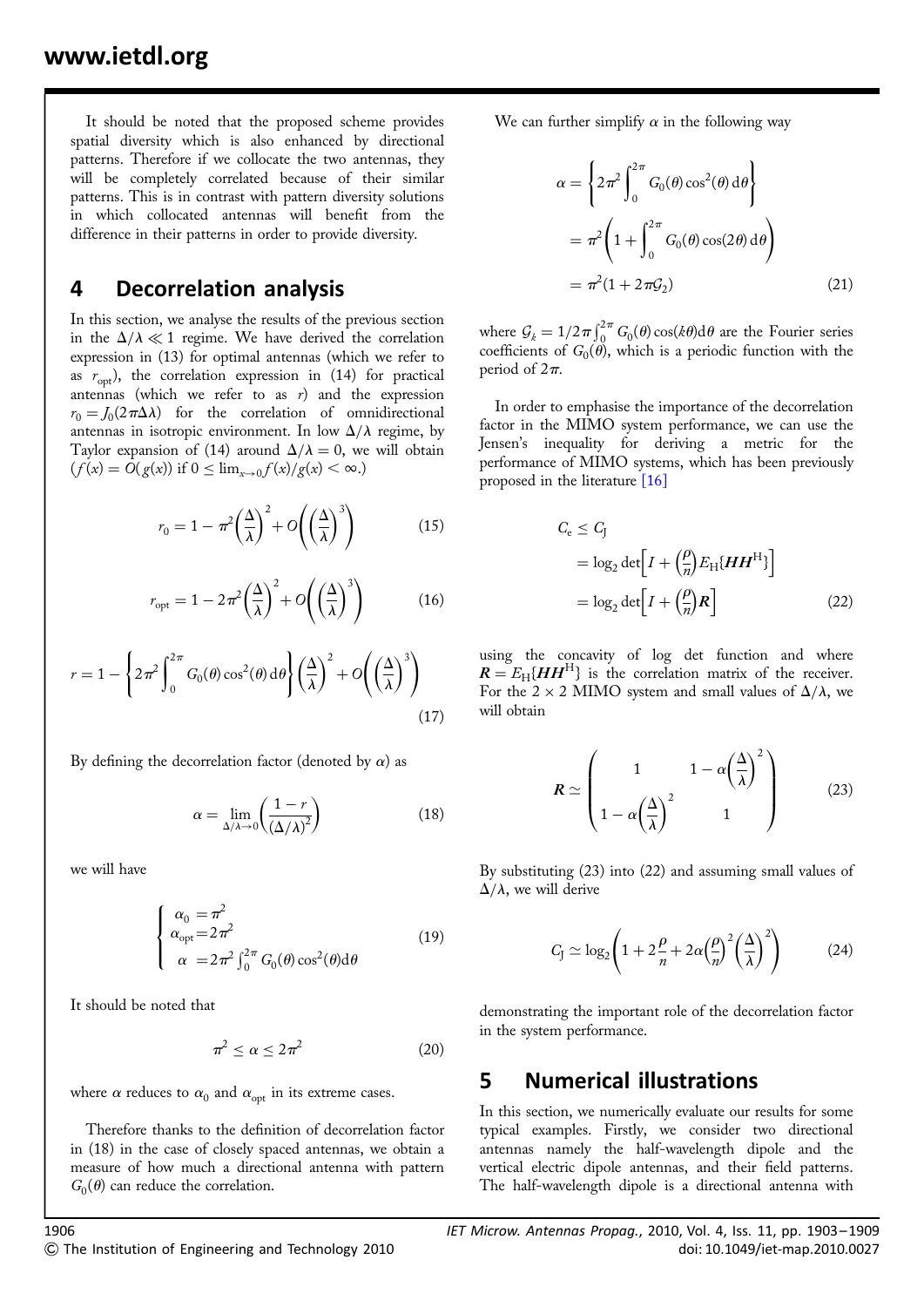the following pattern

$$
F(\theta) = \frac{\cos((\pi/2)\cos(\theta))}{\sin(\theta)}
$$
 (25)

The field pattern of a vertical electric dipole antenna is also given by

$$
F(\theta) = \sin(\theta) \left[ 2 \cos \left( 2 \pi \frac{L}{\lambda} \cos(\theta) \right) \right]
$$
 (26)

where  $L$  is the antenna size.

The main beam of these antennas is located at  $\theta = \pi/2$ , and consequently, we will have

$$
G_0(\theta) = \frac{F(\theta - \pi/2)^2}{\int F(\theta)^2 d\theta}
$$
 (27)

Fig. 2 shows the correlation coefficient as a function of the distance between antennas normalised with respect to the carrier wavelength in isotropic scattering environment for the following four scenarios: omnidirectional antenna (resulting in the well-known Bessel-shaped correlation), the optimal antenna with unlimited directivity, the halfwavelength dipole with the field pattern given in (25) and the vertical electric dipole with the field pattern given in (26). In the case of omnidirectional antennas, the correlation function is Bessel with its first zero around  $\Delta/\lambda = 0.4$ . In the optimal antenna case the correlation is given in (13), where the antennas are completely uncorrelated if the distance between antennas is more than  $\lambda/4$ . As can be verified in this figure, the vertical electric dipole of the size  $0.2\lambda$  has better correlation behaviour in comparison with the half-wavelength dipole. That is



Figure 2 Behaviour of correlation factor for four cases: omnidirectional antenna, the optimal antenna, halfwavelength dipole and the vertical electric dipole with the size of  $L = 0.2\lambda$  against the distance of the antennas normalised with respect to the wavelength



Figure 3 Antenna pattern for the half-wavelength dipole and the vertical electric dipole

because of the higher directivity of the vertical electric dipole with respect to half-wavelength dipole as shown in Fig. 3.

The ergodic capacity (i.e. (3)) of the four cases mentioned above is depicted in Fig. 4. The transmitter is correlation-free with transmit SNR equal to 20 dB. As can be noted in this figure, the capacity of all cases is saturated at about 9.5 b/s/hz starting from about  $\Delta/\lambda = 0.35$ , despite the minor oscillatory behaviour of the omnidirectional antennas. This oscillation is because of the oscillatory behaviour of the Bessel function illustrated in Fig. 2. In addition, almost the same



Figure 4 Ergodic capacity for four cases: omnidirectional antenna, the optimal antenna, the half-wavelength dipole and the vertical electric dipole with the size of  $L = 0.2\lambda$ against the normalised distance of the antennas The transmit SNR is 20 dB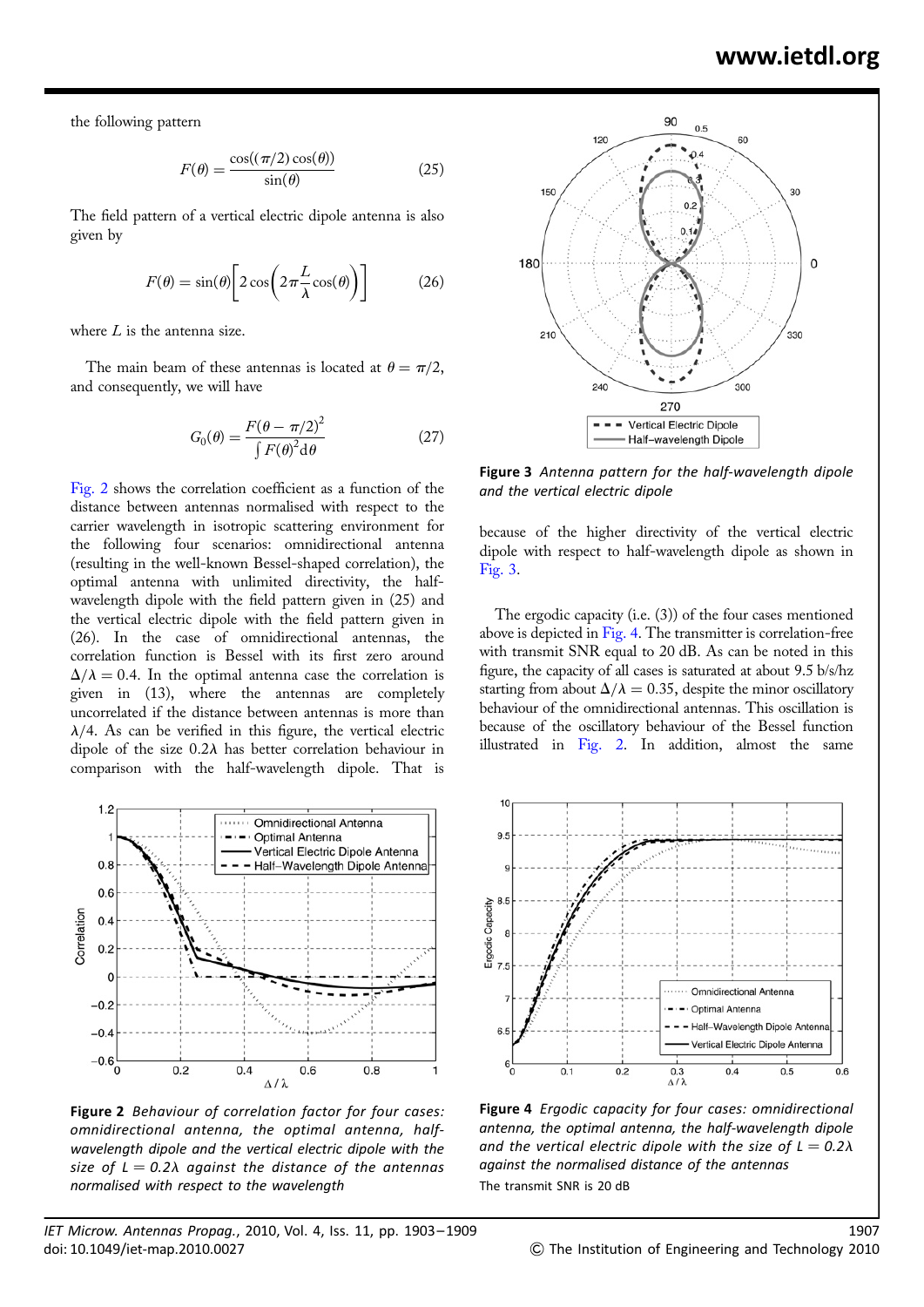

Figure 5 Jensen upper bound (solid curves) and its approximation (dashed curves) against the normalised distance between antennas

Three cases are illustrated: omnidirectional antenna, the optimal antenna and the half-wavelength dipole

performance can be observed for the half-wavelength and the vertical electric dipoles.

The Jensen upper bound for the capacity stated in (22) (solid curves) and the low  $\Delta/\lambda$  regime approximation for it stated in (24) (dashed curves) are illustrated in Fig. 5. The simulation scenario is the same as in Fig. 4. This figure verifies that the approximate formula in (24) matches the bound in the case of closely spaced antennas.

## 6 Conclusion

This paper proposes a novel pattern design approach for the MIMO systems employing directional antenna elements. By employing identical directional patterns, we propose a steering scheme which significantly decreases the correlation of the elements. In fact, the decorrelation distance can be reduced from the  $0.4\lambda$  value in the omnidirectional case to  $0.25\lambda$ . In the case of very small distance between antennas, we define a new metric for measuring the decorrelation capability of the directional patterns, namely the decorrelation factor. The decorrelation factor is shown to play an important role in characterising system performance by providing an approximate expression for the capacity upper bound. Furthermore, the capacity enhancement of this method is verified through Monte Carlo simulations.

## 7 Acknowledgments

The early version of this work is published in proceedings of ICACT 2008 [17]. This work is supported in part by Iran Telecommunication Research Center (ITRC).

### 8 References

[1] FOSCHINI G.J., GANS M.J.: 'On limits of wireless communications in a fading environment when using multiple antennas', Wirel. Pers. Commun., 1998, 6, (3), pp. 311–335

[2] SHIU D., FOSCHINI G., GANS M., KAHN J.: 'Fading correlation and its effect on the capacity of multi-element antenna systems', IEEE Trans. Commun., 2000, 48, pp. 502– 513

[3] CHIZHIK D., RASHID-FARROKHI F., LING J., LOZANO A.: 'Effect of antenna separation on the capacity of BLAST in correlated channels', IEEE Commun. Lett., 2000, 4, pp. 337– 339

[4] KYRITSI P., COX D.C., VALENZUELA R.A., WOLNIANSKY P.W.: 'Effect of antenna polarization on the capacity of a multiple element system in an indoor environment', IEEE J. Sel. Areas Commun., 2002, 20, (6), pp. 1227– 1239

[5] SULONEN K., SUVIKUNNAS P., VUOKKO L., KIVINEN J., VAINIKAINEN P.: 'Comparison of MIMO antenna configurations in picocell and microcell environments', IEEE J. Sel. Areas Commun., 2003, 21, (5), pp. 703– 712

[6] KHALEGHI A.: 'Diversity techniques with parallel dipole antennas: radiation pattern analysis', Prog. Electromagn. Res., 2006, PIER 64, p. 23-42

[7] SALIGHEH RAD H., GAZOR S.: 'The impact of non-isotropic scattering and non-omnidirectional antennas on MIMO communication channels', IEEE Trans. Commun., 2008, 56,  $(4)$ , pp.  $642 - 652$ 

[8] SALIGHEH RAD H., GAZOR S.: 'Space-time-frequency characterization of 3D non-isotropic MIMO multicarrier propagation channels employing directional antennas', EURASIP J. Wirel. Commun. Netw., 2008, Article ID 893705

[9] KANG H.: 'Multiple antenna systems in a mobile-tomobile environment'. PhD dissertation, School of Electrical and Computer Engineering, Georgia Institute of Technology, December 2006

[10] SHARIATPANAHI P., SHISHEGAR A.A., KHALAJ B.H., SALAVATI A.H., SALIGHEH RAD H.: 'Low SNR regime capacity analysis of MIMO systems using directional antennas'. Proc. IST 2008 (Int. Symp. on Telecommunications), Tehran, August 2008

[11] DIETRICH C.B. JR., DIETZE K., NEALY J.R., STUTZMAN W.L.: 'Spatial, polarization, and pattern diversity for wireless handheld terminals', IEEE Trans. Antennas Propag., 2001, 49, (9), pp. 1271– 1281